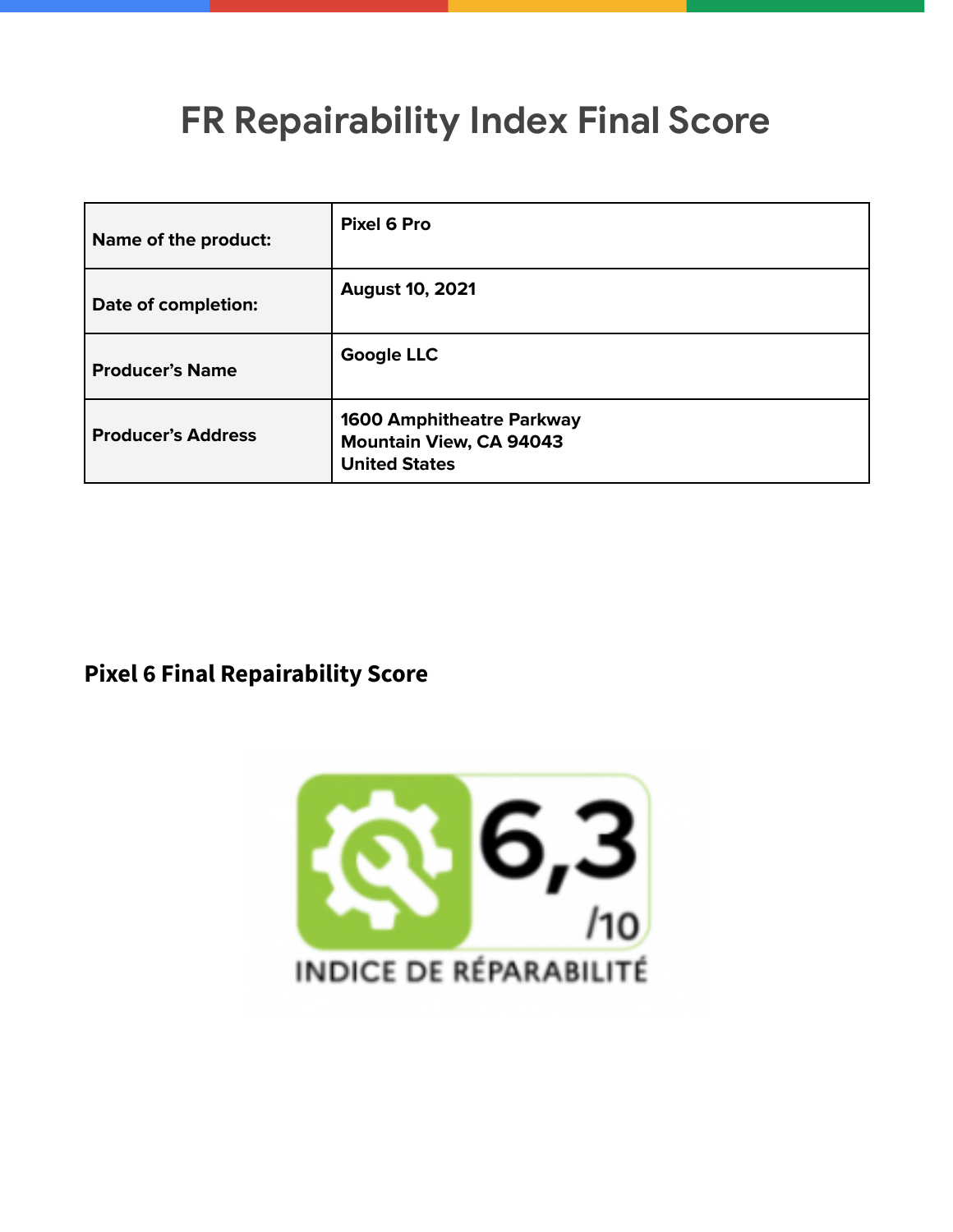## **Pixel 6 Scorecard (English)**

| <b>Criteria</b>                                                                 | Sub-Criteria                                                                                                                     | <b>Score of sub</b><br>criterion /10 | Weighting<br>factor of<br>sub<br>criterion | <b>Score of</b><br>criterion<br>/20 | <b>Total</b><br>criteria<br>scores<br>/100 |
|---------------------------------------------------------------------------------|----------------------------------------------------------------------------------------------------------------------------------|--------------------------------------|--------------------------------------------|-------------------------------------|--------------------------------------------|
| <b>CRITERION 1:</b><br>Documentation                                            | 1.1 Availability of the<br>technical documentation and<br>other documentation related<br>to user and maintenance<br>instructions | 3.1                                  | $\overline{2}$                             | 6.2                                 | 62.8                                       |
| <b>CRITERION 2:</b><br>Disassembly,<br>accessibility,<br>tools and<br>fasteners | 2.1 Ease of disassembly parts<br>from List 2*                                                                                    | 5.8                                  | $\mathbf{1}$                               | 11.1                                |                                            |
|                                                                                 | 2.2 Necessary tools (List 2)                                                                                                     | 5                                    | 0.5                                        |                                     |                                            |
|                                                                                 | 2.3 Fasteners characteristics<br>parts from List 1** and List 2                                                                  | 5.5                                  | 0.5                                        |                                     |                                            |
| <b>CRITERION 3:</b><br>Availability of<br>spare parts                           | 3.1 Availability over time<br>parts from List 2                                                                                  | 3.6                                  | $\mathbf{1}$                               | 7.5                                 |                                            |
|                                                                                 | 3.2 Availability over time<br>parts from List 1                                                                                  | 3.6                                  | 0.5                                        |                                     |                                            |
|                                                                                 | 3.3 Delivery time parts from<br>List 2                                                                                           | 4.2                                  | 0.3                                        |                                     |                                            |
|                                                                                 | 3.4 Delivery time parts from<br>List 1                                                                                           | 4.2                                  | 0.2                                        |                                     |                                            |
| <b>CRITERION 4:</b><br>Price of spare<br>parts                                  | 4. Ratio between price of<br>parts from list 2 to the price<br>of the product                                                    | 10                                   | $\overline{2}$                             | 20                                  |                                            |
| <b>CRITERION 5:</b><br>Specific<br>criterion                                    | 5.1 Accessibility of<br>usage-counter to consumers                                                                               | 10                                   | $\mathbf{1}$                               | 18                                  |                                            |
|                                                                                 | 5.2 Free remote assistance                                                                                                       | $6\phantom{1}$                       | 0.5                                        |                                     |                                            |
|                                                                                 | 5.3 Possibility to reset<br>softwares                                                                                            | 10                                   | 0.5                                        |                                     |                                            |
| FR Repairability Index Final Score                                              |                                                                                                                                  |                                      |                                            |                                     |                                            |